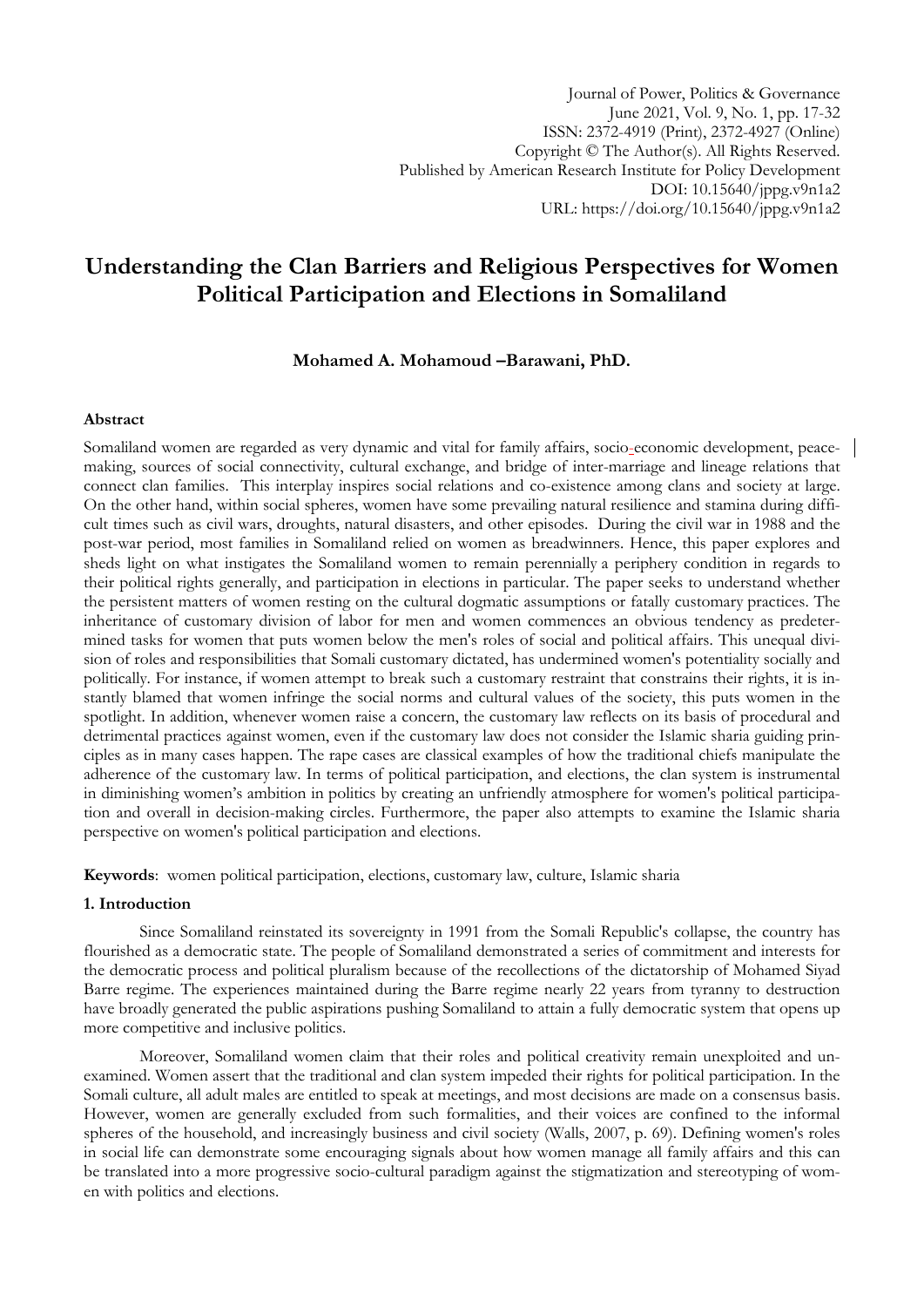It seems that the issues of women's political participation have not been examined properly in the face of realities on the ground. The case of women was pending for decades that Somaliland moving forward in the directions of democratic elections and political pluralism.

Somaliland although, is attributed to one of the most democratic countries in the Horn of Africa due to its political system based on multi-party rule. Nonetheless, one of the deficiencies of the Somaliland democratization process is the exclusion and downgrading of women's political participation and decision-making circles. This is divergent for the international and global commitments on advancing women's rights, where women's rights have been at the heart of a series of international conferences that have produced significant political commitments to women's human rights and equality (United Nations, 2014, p. 16).

Women in Somaliland have agonized for longstanding constraints that hampered their political desires and national commitments. Somaliland, one of the best democracies in the region, has failed, both to approve a quota system for women in the Houses of Parliament or appointing more seats for women in the executive branch of the government. The 18 years-old democratization process of Somaliland became a male-dominated decision-making system (CPA, 2020, p. 11).

It is in this context that successive proposals for the introduction of a quota in Somaliland have stalled. Serious proposals have been debated prior to each of the elections in Somaliland, from the first 2002 local council elections, through the 2003 (presidential), 2005 (parliamentary), 2010 (2nd presidential), and 2012 (2nd local council) votes, without success (EA R F, 2017, p. 9).

From the beginning, Somaliland's electoral process had commenced with the most welcomed momentum due to the transition from the clan-based to more representative democracy through popular elections. In this regard, forming the political parties was highly instigated more public enthusiasm and optimism in which women have many contributions. Somaliland women's dedication has been noticeable to the democratic process and accomplishing some of the national dreams of competitive elections. Women in Somaliland have played an active role in moving towards peace, reconciliation, and reconstruction. Despite this, they remain disadvantaged politically, economically, and socially. (NAGAAD, 2010, p. 14). The NAGAAD Executive Director further states. "The current debate about Somaliland democratic process, one can observe that the political catalog is full of male in filling positions but in voting women have major turnout than the men".<sup>1</sup>

Furthermore, there are a lot of controversies surrounding women in politics and other aspects of life. Women's exclusion from the politics and decision-making tables was indeed formalized by the culture, but now the country has politically shifted from the clan-based to the multiparty system (UNPO, 2018, p. 1). "Both the subsequent governments of Somaliland and political parties were not committed and honest in promoting women's political representations since this was overdue for longtime".<sup>2</sup> From these detrimental conditions, women become more vulnerable and relegated segments of society, and they are sidelined persistently.

On the other hand, many Somalilanders believe that the motives behind such obstruction of women in politics seem that the country's political system is male-driven for the simple reason the clan system sees women as unfitting for the clans' representation and its favor for domination. Most political parties get support from clans, which decide who should become candidates, and the clans don't ever put women candidates forward. The clans prefer men because they know where the men's loyalties lie. When a woman gets married, their loyalty changes to her husband's clan," says Abdi (The Guardian, 2014, p. 1).

Ironically, the clan system which is deeper throughout the political spheres in Somaliland has jeopardized the nascent democracy of Somaliland and women are part of multiple challenges that Somaliland has experienced in the past decades. The concerned advocacy groups justify women's population, and their turnout in elections would require much attention, instead of discouraging them. However, women in Somaliland are still largely absent from national and local decision-making bodies and are excluded from political processes, especially in recent times. Despite representing half the country's population (UNPO, 2018, p. 2).

Hence, valuing women's participation in election campaigns and voting, they indeed deserve rewarding and greater grassroots support to elevate the political scene of the country.

<sup>1</sup> Interview with NafisaYousuf, Executive Director, Somaliland Women's Network (Nagaad )Hargeysa, 2020.

<sup>2</sup> Interview with Ibrahim Mahdi Buubaa, member of Somaliland House of Representatives, Hargeysa, 2020.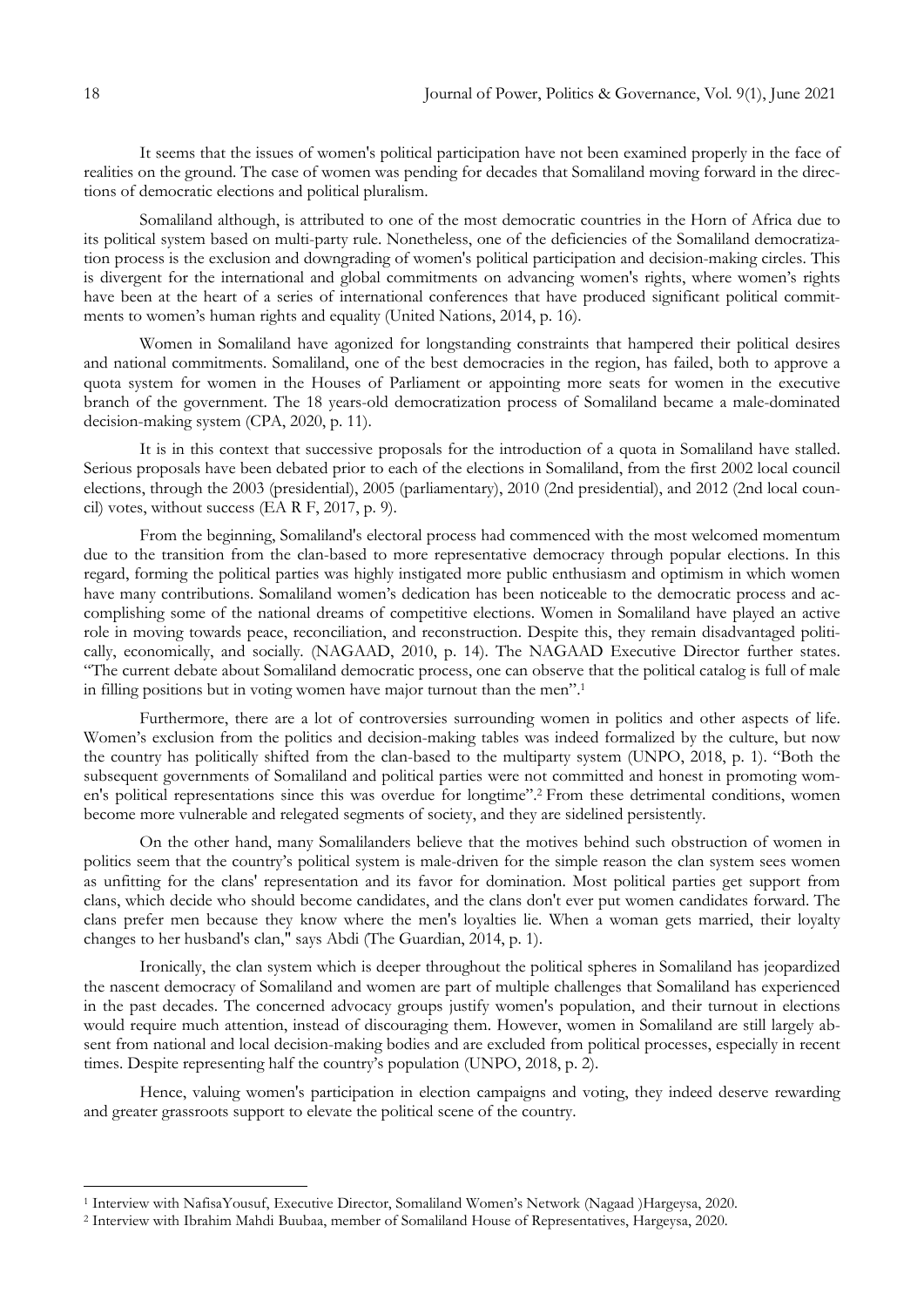In the meantime, as far the women's political participation matters, the civil society and other proponents for women in politics suggested repeatedly to make some affirmative actions for women but this has not yet obtained sufficient audiences in the policy-making circles. Moreover, in Somaliland, the issue of women in politics raises more stigma and negative connotations from a religious point of view and the clan system. Nevertheless, some Muslim scholars severely restrict the presence of women in public life, citing varied reasons — the moral vulnerability of women and, in their view, women's tendency to be a source of (fitna) temptation and social discord (APD, 2002, p. 23).

This is one of the main religious leaders' arguments that women to interact with men is 'enticement' and arguing in Islamic sharia is prohibited such inducement to transpire. But the scope cannot be limited to one area but it needs to fully assess the characteristics in this matter since women have made significant contributions across the country's socio-economic, political, and cultural developments over the years.

In this regard, there is wisdom in Somali literature that says every brave, intelligent, charismatic, clever, and competent man is behind a woman, and literally, there are some reasonable facts and evidence in this wisdom. For Instance, Somalis say any man who was raised by a tough mother and who marries a good wife always becomes a successful person in life.

Following the statement of the President of Somaliland HE. Muse Bihi Abdi on the occasion of addressing a group of graduating police women that were given ranks. Subsequently, the President has repeated that women are more transparent, credible, and honest compared to men. The President stated. "We all know that the general public trust in women is far greater than that of men because they are our mothers, our sisters, and our daughters, they are more generous than men, less corrupted, and ethical. He continued to say that "women can create a better working environment, and cooperation, but Somali culture has its implications for women participation in state affairs."3

President has promised that any woman or girl that completes a bachelor's degree will be given ranks. The narratives of the president towards women were all highly brilliant and convincing, how he justified that women are more disciplined, competent, and straightforward.

Therefore, the issue of women's dual identity---- reveals more barriers that are directly and indirectly affecting women's political representation. The MP Abdirahman Artan discusses the obstacle for women's political representation and why women are so behind, he argues that the clan is yet a more deeply rooted phenomenon in Somaliland politics and clans only favor men. Artan, highlights that women lack some fundamental elements because they are not members of the traditional systems.

Ostensibly, women are not economically strong due to their limited accessibility of family wealth and even inheritances. The poor economic foundations for women downgraded their voices and political representation despite other factors that mired their political rights.<sup>4</sup> Some local scholars and politicians contend that antagonizing women is sabotage for advancing political pluralism and democracy.

The insincerity of the culture for women in the political aspects or even other areas such as rape and an unfitting or incompatible marriage. The Somali culture does not explicitly state whether Somali women can hold a traditional leadership position or political office. But in practice, we find that the clan-based system does not provide women the right to hold public office or to have a formal role or participate in a traditional assembly (*Shir*or council). (APD2002, p. 24).

However, women's role was raised when civil wars broke out in Somaliland in 1988, and yet women have a major contribution to the livelihood of every household as many of them today are breadwinners. Hence, many women contend that their roles in society will not be only feeding the families where the men are privileged and recognized as the empire of the society.

Civil society organizations (CSOs) have been the longstanding proponents of women's political participation. The CSOs argue that from the onset of the electoral process, there were progressive steps in the prospect of future democracy. A member of the CSOs claims "Somaliland women had an ideal view in which they thought that the electoral process would grow. Nonetheless, women at moment insist that they would not expect to remain in such a politically sidelining situation and male-dominated political system".<sup>5</sup>

<sup>&</sup>lt;sup>3</sup> The President of Somaliland attended an event where police women were given ranks in the presidential palace, 2021.

<sup>4</sup> Interview with Abdirahman Yusuf Artan, a member of Somaliland House of Representatives, Hargeysa,, 2020.

<sup>5</sup> Interview with Faisa Aw Ali a member of Somaliland civil society, Hargeysa, 2020.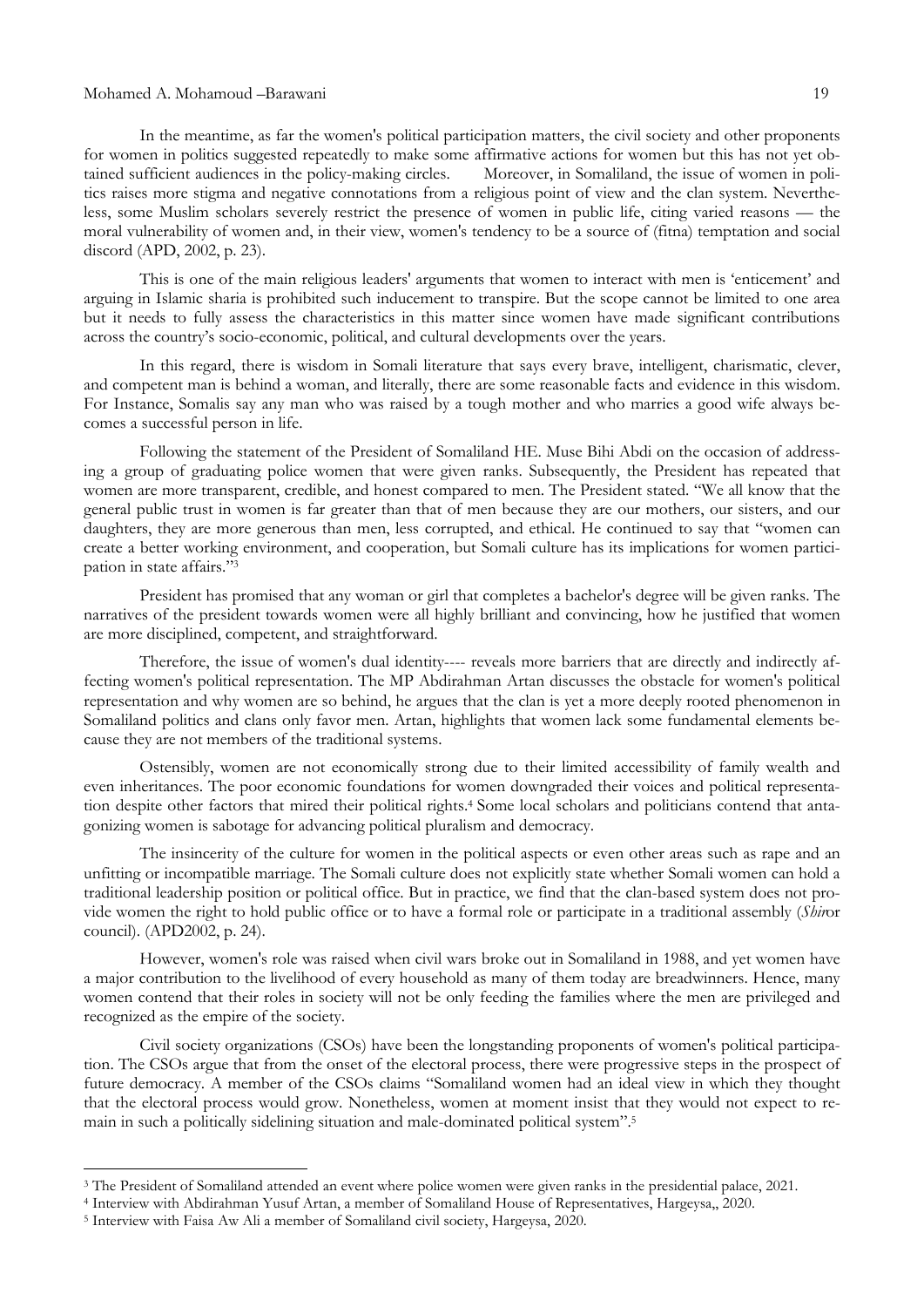In the meantime, many people argue that women's political commitment and their devotion are bigger than the men's role as they are more proactive and campaigning at political parties' rallies and elections.

Therefore, women demonstrated a more matured way to seek their political rights, "though multiple challenges made our hands tie and limited our ability to confront those challenges".<sup>6</sup> On the other hand, some women's political participation proponents also disclose that the political attitudes for men and their perceptions towards women would be gradually educating and sensitized at some levels in the last years, in contrast to a few years back but not upward yet and progressive.

Nevertheless, the women prominent activists are more confident and vocal for this matter of women's political representation, and they raise some critical arguments for women in politics and their low scale of representation but some of these women are also critical of how women's approach in politics is not determinant instead of more ad hoc basis other than strategic and coherent. "Truly speaking women are not yet ready the politics to be their career as men do, and unless we must devote ourselves and dedicated to politics, women will never challenge for men, I'm so optimistic that one day the opportunity will come, but it needs the elite and educated women to cultivate the chances and remain endeavored".<sup>7</sup> In other words, women are blamed that they are neither investing in politics nor being tolerant of the political dynamics, and this is one reason that women are behind.

Furthermore, the issue of women's political representation has recently become a major factor in the political debates circles in Somaliland, Ayaan Hashi who is a women activist, discusses the reasons that a group of women activists submitted an open letter to the President of Somaliland Muse Bihi Abdi in January 2020. She highlighted how women's representation across the country is less than 2%. Hashi contested that this is unacceptable for Somaliland women who are more than 50% of the population and major voters in the elections.

Hashi argues that what needs to be understood is the root cause of women's marginalization, and why they remain in periphery conditions due to culturally driven myths and perceptions. She blames that the culture is the center and most driver elements. Somaliland women made multiple contributions to several fronts, including social, peace-building, economic development, and political reconstructions of the country. Therefore "It is deplorable that men assumed women as subordinate and incompetent in the political affairs, but without women, Somaliland will never survive, and we cannot accept such undermining and alienating politics."<sup>8</sup>

In the meantime, the international community press statement on 12 July 2020 advised the Somaliland government, political parties, and parliament to adopt the women quota system for the upcoming local councils and parliamentary elections. Indeed, such emphasis on the international community for women quota is triggered by Somaliland women's dilemma in this course of political representation. Somaliland government has more than 613 elected and nominated positions, nearly 97.4% of them are male while women secure less than 2.6% of decision-making positions (Somaliland Women, 2020, p. 1).

Moreover, when the members of the Somaliland House of Representatives were debating the electoral law in August 2020 in their normal session. The chairman of the subcommittee who worked on the draft of the electoral law MP Abdillahi Balaki, reading the electoral law draft, figured out that considering the constitution, the women quota is not possible to integrate the electoral law and draft law provisions addressing the women quota abolished.

However, some of the house members of the parliament reacted to this issue. Abdiqadir Jirde, a former deputy chairman of the parliament and MP, denounced how the women quota was nullified. He highlighted that the constitutions' general provisions cannot be referred to in this matter of political representation of women. We are here to encourage the importance of increasing women's political participation, as a state we must stand to allocate quotas for women at regional levels.

Jirde further clarified how the nullification quota for women cannot be repeated by some general constitutional provision addressing one person one vote or equal rights for all citizens. There are other MPs such as Ibrahim Rayte who had the same view that quota for women cannot be undermined and politicized in this stage for electoral draft law but finally dropped it out of the quota system.

<sup>6</sup> Ibid 1.

<sup>7</sup> Interview with Sucad Ibrahim, a prominent women activist and former Progressio Somaliland Rep, Hargeysa, 2020.

<sup>8</sup> Interview with Ayan Ahmed Hashi, women activist and member of the women agenda group, Hargeysa, 2020.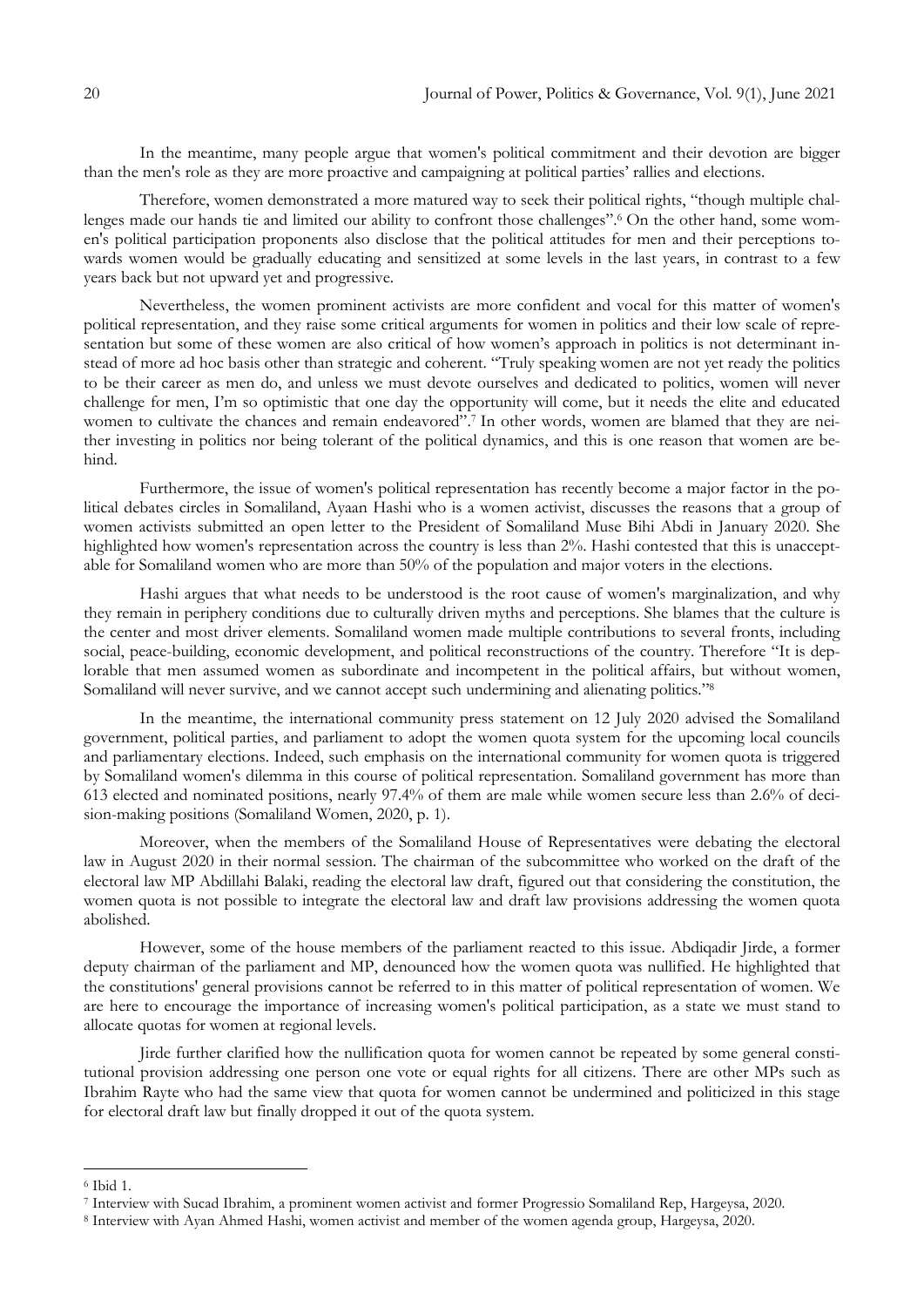From this perspective, in September 2020, the Somaliland political parties sent a joint letter to the donors, and international elections stakeholders reaffirming their political commitment to women's representation. But this letter seems to be that the political parties are attempting to create some sympathy for the international com-

munity to support the elections of parliament and the local council. There is no doubt that the international community is so exasperated with the women's nullification quota in the parliament. In this letter, political parties stated that political parties elect 18 women candidates in the parliament where each region is given three women candidates. Nevertheless, the final list of the women candidates in parliament was only 13 whereas the local council is 14 a total of 27 out of 993 seats together.

On the other hand, when Somaliland civil society met with Somaliland President HE. Muse Bihi Abdi Sept 06, 2020, at the presidential palace, some of the members who attended the meeting revealed that the president demonstrated some facts surrounding the dismissal of the women's quota in the parliament in which he shared an unprecedented pressure from the religious leaders was the main factor that influenced the members of parliament and political leaders in general to terminate the women quota system.

In this civil society meeting, the president shared with civil society the new proposal for the political parties, which is the political parties to give quota for women at the party level. In this regard, the paper shall further explore the main factors affecting women to fully conquer their political rights of representation and participation by examining the socio-economic, socio-cultural, political, religious perspectives, and electoral modalities.

The challenges for Somaliland women's political participation and elections are limited access to participation across in the decision-making of the country both traditional and all branches of the state. The rumors and propaganda against women's initiatives for political participation to some degree are not all linked with religion or culture but many of them are manufactured campaigns made by the male contenders as women argue in the pursuit of women's rights in politics.

#### **2. Methodology**

1

As far as the paper is concerned, identifying the fundamental issues that in-depth discussions and extensive analysis have been conducted during the research. The paper examines how sociopolitical, cultural, and religious aspects are critical for women's issues particularly in political participation and decision-making trajectories. This is inductive, insightful, and analytical research that can offer the main factors associated with the constant political barriers that Somaliland women experienced over the past three decades.

On the other hand, the study has employed several instruments primarily, focus group discussions and face-to-face interviews were held aimed at making further discourse through more interactive discussions, analysis, and deliberations by debating the underlying causes that obstructed the women's participation in politics and elections. The study has also engaged the various key informant groups and individuals mostly in women groups, civil society, government officials, members of parliament, political parties, intellectuals, and religious scholars. Despite the primary data collected, secondary data and other relevant literature were also consulted and studied.

#### **3. Socio-Economic and Political Context**

As the Somali culture proves that it has some favoritism for men compared to women when it comes to leadership and politics. It is indispensable that the role of women in social affairs and family management has paramount in all social spheres. "Women are the bridge between clans and sub-clans, and they play a vital role for peacemaking when conflict arises among the clans, and the intermarriage between clans and sub-clans occurs more respected manner."<sup>9</sup> Yusuf Shaacir explains that in Somali culture in general particularly Somaliland context, women are more respectful in the decision-making of the family or families but not in politics since kingship is a male-dominated arena and the contestation of the political posts often is influenced by these kinship systems.

Likewise, women also profoundly talk about women's economic constraints to run elections and invest in politics. Muna Khalif, a women's activist states that "Somaliland politics are male-owned politics because men have more access to the wealth of the family, clan, and state, where women have so many restrictions at all levels, we cannot compete for the men since the situation is not selling political ideas and agendas but the pockets speak to the voters."<sup>10</sup>

<sup>9</sup> Interview with Yusuf Abdilla Shaacir a prominent poet in Somaliland, Hargeysa, 2020.

<sup>10</sup> Interview with Muna Hussein Khaliif, women activist and researcher, Hargeysa, 2020.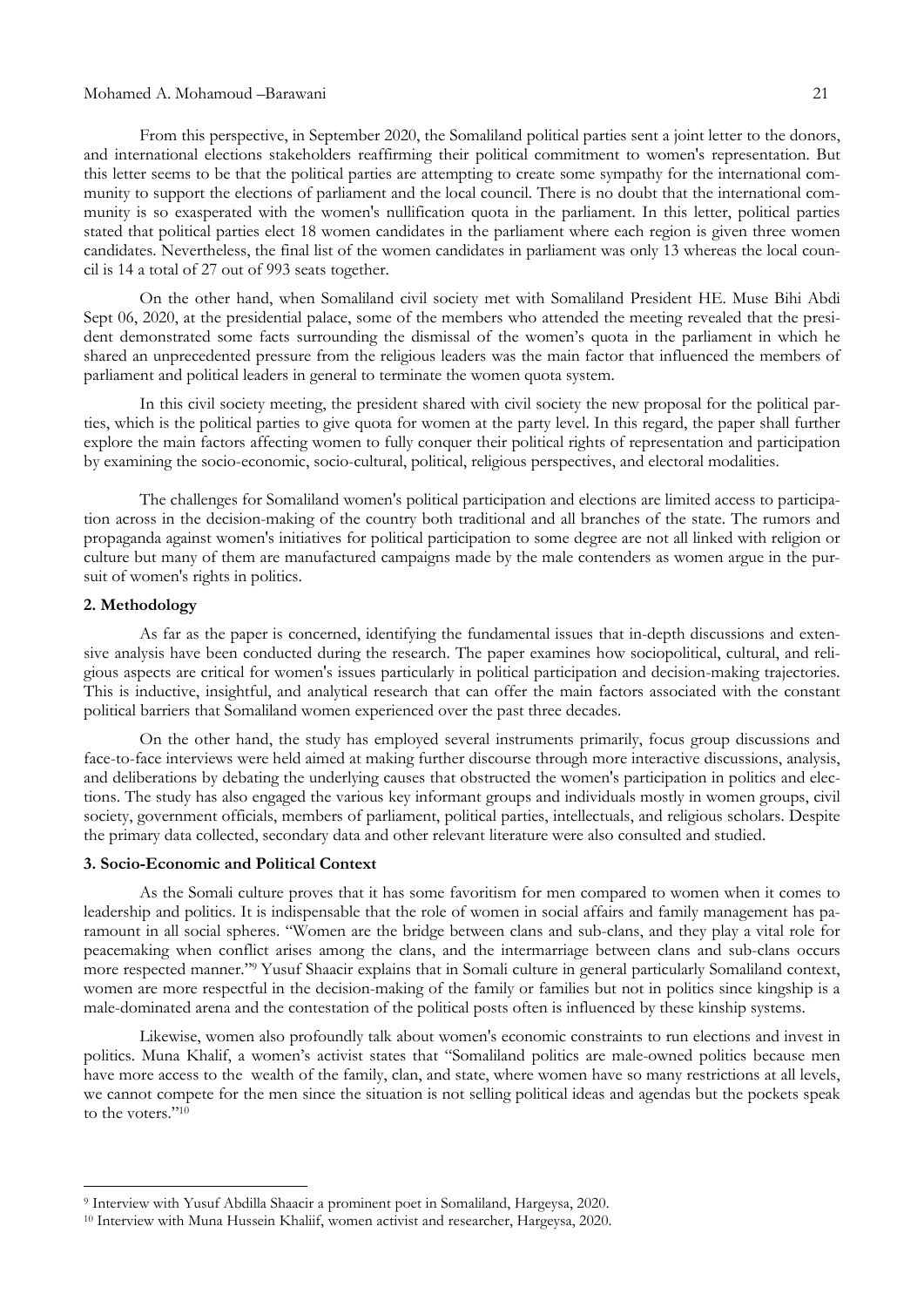Many women promoters believe that today women are much stronger than ever before in terms of their cooperation, education, awareness, and empowerment. However, they still lag behind in terms of financial and economic status. It is part of the cultural restrictions; women claim that family assets such as land and buildings are not distributed as evenly according to the Islamic sharia inheritance laws (dhaxal).In this regard, women have many socioeconomic conditions that adversely affected their political spirit and campaigning. The dominance of patriarchal kinship structures makes it difficult for women in some respects. Firstly, they struggle to secure the support of their clan, who question their loyalty. It is then more difficult for female candidates to raise the funds necessary to mount an effective campaign (Progressio, 2017, p. 26).

It is in this background that women candidates for parliamentary and local council elections on May 31 2021 demand more funds because these candidates argue that this election even needs the voters to deploy their voter registration centers, and it is more expensive than the previous local council and parliamentary elections.

Thus, a lot of local people, both male and female, discoursing that women problems embedded socioeconomic factors which the society not only experienced the practices of women irony but the totality of the culture standpoint towards women makes sense because the kinship system which is the most powerful and respectful in the Somali context has more impact to the socio-economic and political system in Somaliland and Somali in general.

From this economic constraint, the women candidates in upcoming parliament and local council elections in May 2021 highly demand financial support and fundraising. These women candidates claim that their equal men who are candidates obtain some financial support and fundraising from the clans' constituencies where women are not given such opportunity.<sup>11</sup> Women conference that was held before the election some traditional elders raised that women need more financial support. These traditional elders were among the few elders who endorsed women candidates in the parliament and local council elections but they were more skeptical about how to sustain the campaigning process. Women candidates in the conference have also raised that financial constraints are a paramount critical factor for women candidates.

The financial burden is particularly strong, with all women competing in the 2012 local elections saying that the experience had been a bad one for them personally, primarily because of the financial burden it imposed (Verjee et al, 2015:30–32), (Progressio, 2017, p. 26). This election seems more competitive than the 2012 election because this time only three political parties are running in contrast to the 2012 local council and political parties' elections with around seven political associations contesting in that election.

Da'ud, who is an expert on tradition and customary systems proclaim that women had never been part of the traditional leadership system. In contrast, the traditional leadership system is a variety of parts of kingship as Sultans, Aqails, Boqors, Ugaases, etc. are all-male domination social leadership organs. Hence, Da'ud indicates how women lack such grassroots leadership based on vibrant and dynamic social structures. Traditional Somali culture is a predominantly patriarchal society that blends nomadic pastoral traditions and norms with Islamic teaching. The shape of the culture is affected by the interaction between these two factors (APD, 2002, p. 11).

Therefore, Somaliland's political development in the last three decades was more advancing in the directions towards modernity and a democratic political system in which the citizens must have equal rights and citizenship. However, women are yet far behind such political and citizenship belongingness. Women demonstrating so many grievances socially, economically, and politically. In this regard, article (8) of the Somaliland constitution laid down the identical rights of the citizens, either male or female; this article shows how the law is indifferent to all citizens of Somaliland.

Somaliland's constitution has comprehensively addressed the citizens' rights and obligations. The Constitution states, "All citizens of Somaliland shall enjoy equal rights and obligations before the law, and shall not be accorded precedence on the grounds of color, clan, birth*,* language, gender, property, status, opinion, and alike. (Government, 2000, p. 9)". Nonetheless, women argue that these equal rights of the citizens do not practically exist in Somaliland, where women require affirmative action to alleviate their case and reduce the vulnerability of the women economically, socially, and politically.

<sup>11</sup> The women conference was jointly organized by the government of Somaliland and international partners, on 24- 25 February 2021.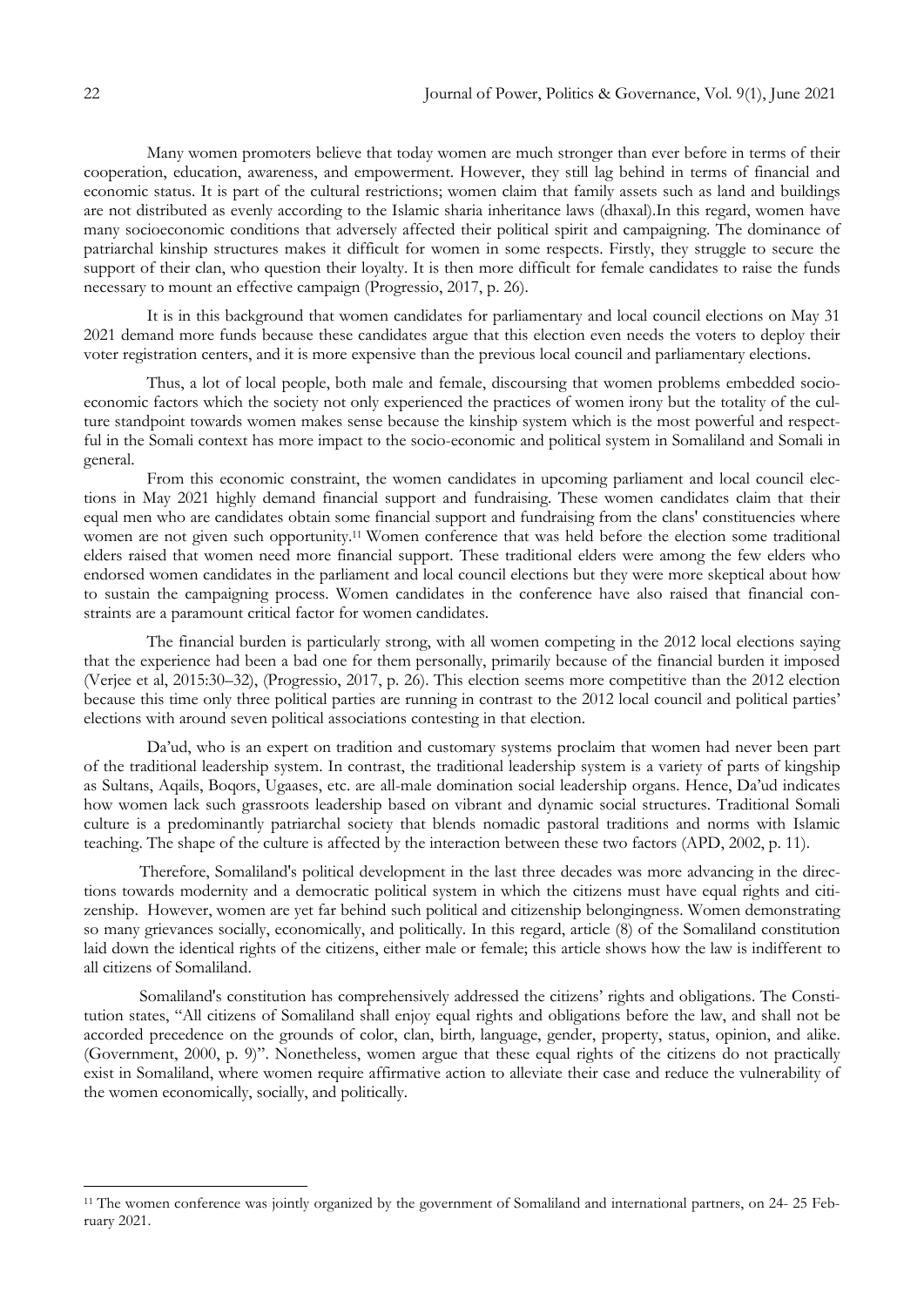The political context seems to be not fitting women's political preferences because socioeconomic factors are mostly against women, economic empowerment, and political inclusion. Nevertheless, the persistent matters of women resting on the meta-problems of customary upward in which the inheritance of customary division of labor for men and women commences an obvious tendency that women are given some particular obligation below the men's roles of social and political affairs.

The Somali customary law clearly dictates social roles and responsibilities. For instance, if women attempt to break such customary chains that undermine their rights, it is instantly blamed that women infringe the social norms and cultural values and this puts women in the spotlight in order to freeze their criticisms against the odds of the cultural wrong practices.

In the meantime, whenever women raise a concern, the customary law reflects on its basis of procedural and detrimental practices against women, even if the customary law does not consider the Islamic sharia guiding principles as many cases happen. The rape cases are classical examples of how the traditional chiefs manipulate the adherence of the customary law.

Finally, Somaliland's political system is rooted and driven by power-sharing scales, both the Parliament and the Executive branch. This power-sharing, the clans, override the positions of either the presidential appointees or elected bodies seats. In this regard, the traditional system restrictions obscure women's chances for politics. The most potent barrier to women's political and leadership representation is the clan-politics system existing in the country (CPA, n.d., p. 3).

Throughout the modern political history of Somaliland, clan elders always put the men candidates forward for party nominations. They believe otherwise that their political share cannot be secured. Tribalism, in which clans use to hunt or search for more resources and political positions, does not equally prefer women's work as supposed to men. Hence, the socioeconomic and political context in Somaliland currently is dominated by a patriarchal system that is more antagonistic for women in politics and their participation in the decisionmaking arena.

## **4. Islamic Perspective for Women Political Participation**

Considering the Islamic perspective for women in politics, women have a more frightening view in which they believe that the Islamic religion is rigid when it comes to women in politics. The religious leaders are generally undivided that women are not allowed to be a 'president or head of state' in Islam. But, many religious leaders do not oppose the idea of women holding political posts except the head of state.

On the other hand, the religious leaders are in harmony that women should be educated. At the moment, there are more females attending universities, and sometimes at a higher rate compared to young male adults. It seems that there is a change in parental attitudes towards educating their girls and sending them to school in order for them to compete with their male counterparts.

Sh. Mohamed Hersi supports women's political participation. He explains that Islam does not forbid women from leading and contributing to the nation's social, economic, and political affairs. In contrast, Sultan Dahir believes that now women are in a better position which is producing children, and Dahir insists that Islam puts women in a more secure and acceptable progressive life. On the other hand, both Dahir and Hersi are in agreement that women contribute to the overall social life and economic activities of the country.

Mohamed Da'ud believes that the combination of culture and Islamic religion make the women's case more difficult and resistant; however, Hersi describes how the wives of the Prophet Mohammed (PBUH) like Aisha were the vital person for the struggle of the Prophet. For example, Umulsalama one of the wives of the Prophet had advised the Prophet in the difficult period of Cirma to Mecca which the Muslims felt dilemma and upsetting about the situation but the advice of Umulsalama which the Prophet adopted, enabled Muslims to return to a normal situation.

Indeed, it was a big day for Muslims to slaughter sheep and goats for the intention of Cirma when the Prophet Mohamed (PBUH) commenced it because it was impossible at that time for Muslims to proceed to enter the 'Mecca as a duty of pilgrimage or Hajj but the advice of Umulsalam in which the Prophet materialized, has saved all Muslims from the glooming situation that they were and this is one of the classical examples among the Muslims that the role of women cannot be underestimated.

Sh. Abdulla talks about how Islam liberated women who in pre-Islam where even women were buried alive. However, Abdulla accentuates how Islam is more cautious about women in politics and how Islam has a lot of reservations about the integration and interactions of women and men in any circumstance.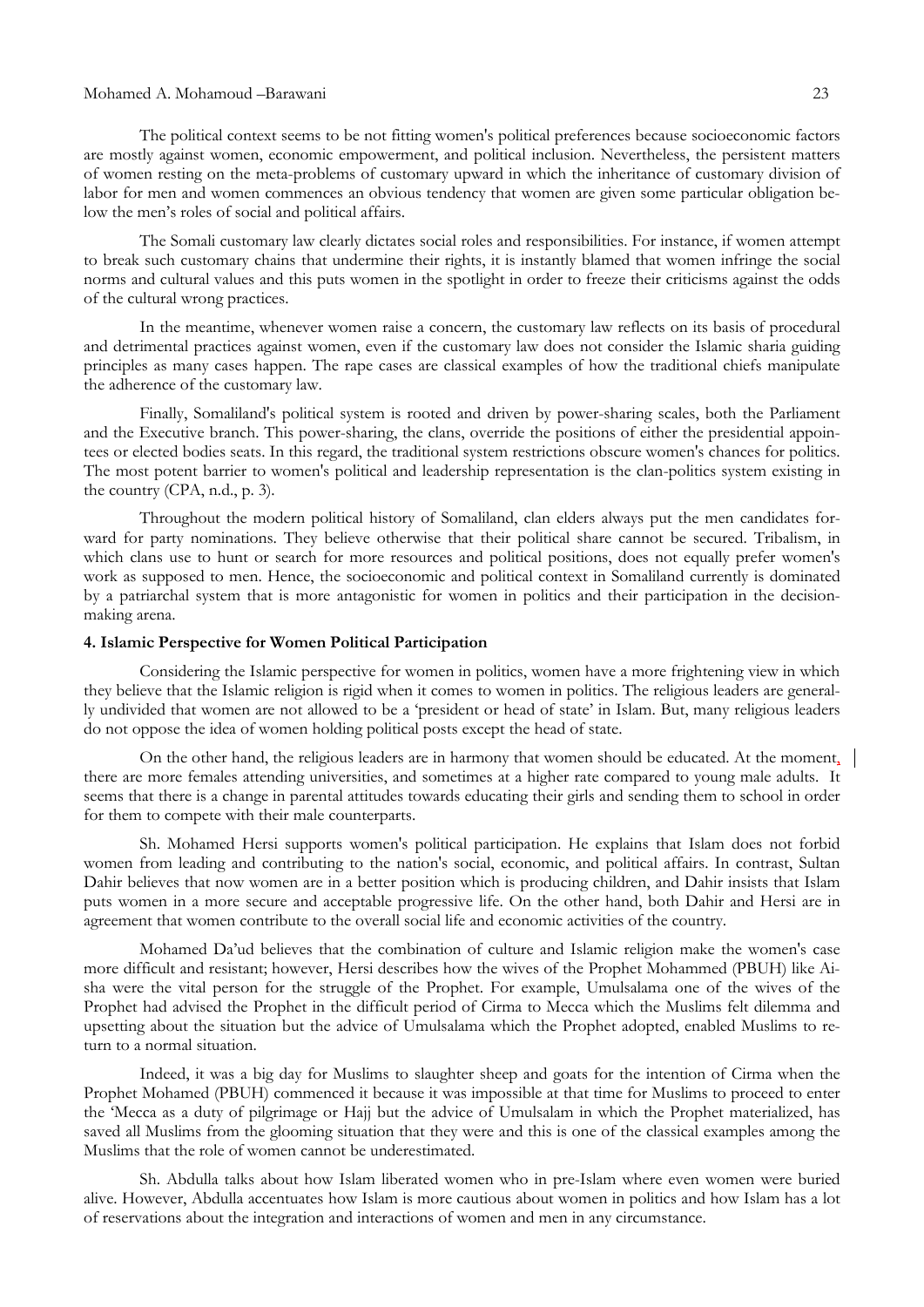Moreover, Abdulla is faithful that a quite number of women working in the Ministry of Religious Affairs included departmental directors and sub-heads of sections of the Ministry because Abdulla considers such public work women can handle it in a manner that Islam confesses. Some of the rights in Islam include the protection of women from any harmful practices (A. Sheikh, 2020, p. 22).

The contesting grounds about women in decision-making has in recent years an imminent debate which is necessary to further examine it. Among the rights granted to women by Islam were the rights to life and education as well as the right to inherit, manage and maintain the property (APD, 2002, p. 11).

Sh. Ahmed underscores how Islam respects women and protects them their lives and dignity; however, Sh. Ahmed is reluctant to outline clear directions in Islam admitting women in politics explicitly<sup>12</sup>, and he concluded his elucidations that women running elections does not encourageable in Islam, Sh. Ahmed insists that ―first of all Allah gave the men the responsibility of the family to feed and care. Hence, women always are not obliged to perform such tasks of leadership" he said.

In this debate for women in politics, Dr. Kaydsane warns any campaign or messages that seem to be promoting feminism or carrying some Western culture elements may not work here in Somaliland because he claims that this will immediately create irritation with the public alongside the religious leaders in the country. Dr. Kaydsane again extends his views, which he vindicates what obstructs women's political participation may associate with how the case of women's rights externalized rather domesticated. Firstly, it is important that international involvement is not seen to dominate gender initiatives to the degree that these interventions add to the growing perception that ‗women's issues are a concern of liberal foreigners and are therefore ‗un-Somali (Progressio, 2017, p. 9).

Similarly, other people hold this view that external actors drive women's case is not locally contributing a health notion for women in politics Sh. Ahmed, Yusuf Shaacir, Prof Mubarik, Sultant Dahir, Sh. Yahye, have an abnegated notion of how women's issues are exaggerated by western countries and international institutions, their conclusion signaling the undesirable consequences and tendencies of such externalization of women's political participation instigated.

On the other hand, Sh. Dayib discusses several points; first, he believes the reasons that God opted only for men to be Prophets; there is clear wisdom that women may not lead the people. "Any leader of a Muslim country he is also iman who leads the prayers and preaches of the Islam in all occasions within the Mosques and other places and women are prohibited to lead the prayers for Muslims and to be iman."<sup>13</sup>Dayib talks about other circumstances surrounding women like travel restrictions which Islam is not allowed a woman to travel alone without a man either her husband or other members of the close family, pregnant, and maternity conditions are also complex for a woman to lead the nation.

Religious leaders are more vigilant and assertive about how Islamic sharia has made demarcations between males and females in terms of roles and responsibilities both private and public work. They believe that women have so many social roles of family management where mothers have more rights than the fathers and he insists the reason that Allah gives more rights to mothers is a clear indication of how a mother is honored because of their duty bears of pregnant and nurturing children.

Thus, Sh. Dayib further explains how Islam renounces women to be free to interact with the men in such a manner compelled by women's politics and he maintains that this is undesirable Islamic behavior to encourage the integration of women and men because Islam is so vigilant and cautious about how such integration may facilitate the unwanted relationship between men and women.

In contrast, Sh. Abdirahman underlines that Islam is not the opposite of women to be representatives of the society in the local councils and House of Representatives. According to him, women cannot also be the president of the Muslims. He added the Prophet Mohammed (PBUH) and his subsequent Muslim leaders as Abubakar, Osman, Ali, and Omar; none of them did appoint a woman to be a governor because being a governor in that period was common in the Islamic state and primary leadership.

Finally, most religious leaders have unrelieved the idea of women not being endorsed to take part in politics, arguing that men have all responsibilities either traditional system within the societies or political rule.

<sup>12</sup> Interview with Sh. Khaliil Abdillahi Ahmed, Minister of Religion Affairs of Somaliland, Hargeysa, 2020.

<sup>13</sup> Interview with Sh. Ahmed Dayib, one of the prominent sheikhs in Somaliland, Hargeysa, 2020.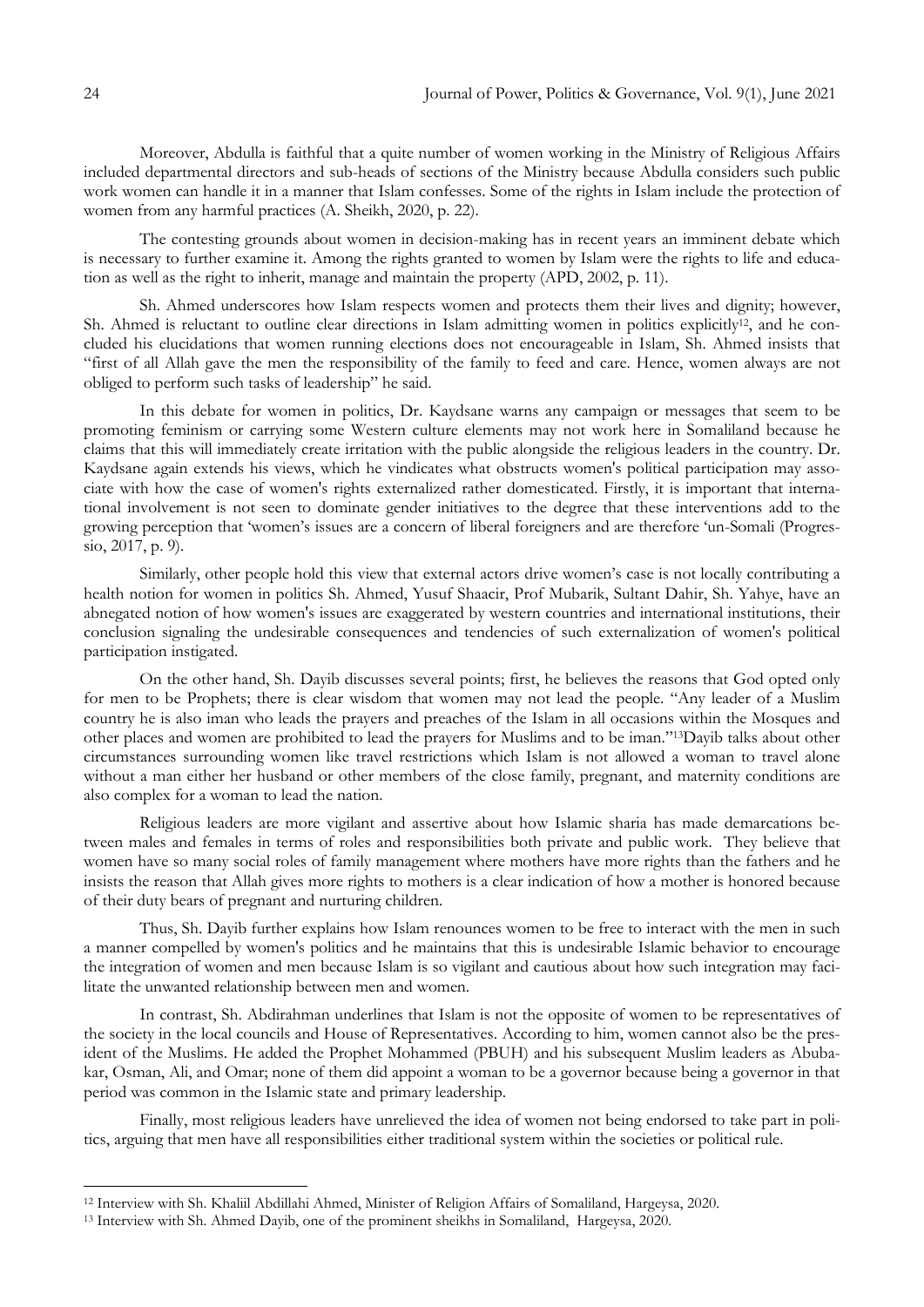Thus the religion and culture both do not favor women to participate in politics; however, some religious leaders are not objecting below the presidential level, women to participate in the decision making, in other words, the stereotyping, social experiences, social organization, and traditional system tempered increasing women periphery conditions.

These socio-cultural and religious arguments are all contrary to the constitutions which laid down the equality of the citizens as the constitution indicates. Every citizen who fulfills the requirements of the law shall have the right to be elected (*to a public office)* and to vote.<sup>14</sup>

Hence, referring to the constitution, the elections law instructs that every Somaliland citizen has the right to be a candidate for the following positions, president, vice president, member of House of Representatives, and member of the local council.<sup>15</sup>

Somaliland constitution in which Islamic sharia has supremacy also respects international conventions and instruments. The Constitution of the Republic of Somaliland states in Article 10(1) that it recognizes and shall act in conformity with the United Nations Charter and with international law, and shall respect the Universal Declaration of Human Rights.

Furthermore, Article 21(2) states that articles that relate to fundamental rights and freedoms shall be interpreted in a manner consistent with the international conventions on human rights and also with the international laws referred to in the Constitution.<sup>16</sup> In this case, all women proponents internationally and domestically have these constitutional provisions that consider such international conventions and universal obligations.

As a consequence of the above-listed concerns, the RFRO conflicts with a number of regional and international instruments, including the African Charter on Human and Peoples' Rights, the African Charter on the Rights and Welfare of the Child, the Protocol to the African Charter on Human and Peoples' Rights on the Rights of Women in Africa (Maputo Protocol); the International Convention on the Elimination of All Forms of Racial Discrimination (ICERD); the International Covenant on Civil and Political Rights (ICCPR), the International Covenant on Economic, Social and Cultural Rights (ICESCR), the Convention on the Rights of the Child (CRC), the Convention on the Elimination of all Forms of Discrimination Apainst Women (CEDAW) and the Con*vention of the Rights of Persons with Disabilities*. 17

However, in Islam, these conventions are not admitted all because the religious scholars contending that these international and universal principles and declarations are not in conformity with Islamic sharia, hence, this shows a predicament, and inconsistent of Somaliland constitution that on one hand gives Islamic sharia supremacy and accepted international conventions on the other.

In this discourse, Shamis Hussein discusses that Islam is not antagonistic to women rather Islam liberated women accord to the pre-Islamic history of how women lived in hard conditions, and she underlined that women challenges are widespread. In reality is that, in every society around the globe, women encounter segregation in almost every context. It has been the case that the United Nations, as well as individuals countries and agencies, continue to tackle women's problems (Hussein, 2007, p. 125). Hussein takes the example of some Muslim countries like Indonesia, Turkey, and Pakistan where women have succeeded to hold high-profile political positions. Hence, she dismisses the notion to liberate Muslim women but she admitted a need for improvement and contextualization.

Eventually, it seems clear that the primary cause of the lack of gender inclusivity lies with the continued predominance of the clan system rather than with religious interpretation or some other causal variable (Progressio, 2017, p. 26). Some women argue that Somaliland is neither an Islamic state nor a secular one, and this has complicated the role of women in the political spheres.

# **5. Challenges Headed for women's Electoral Environment and Options Available**

Women constantly raise the concerns of how the electoral laws are designed and evolving in a way that everybody can run the elections freely instead of considering women's political and socio-cultural context, which require some affirmative actions.

<sup>14</sup> Somaliland Constitution, (2000). Article 22: Political, Economic, Social and Electoral Rights**.**

<sup>15</sup> The General Elections and Voter Registration–law (2020). Law No. Lr,/91/2020, ratified by the Houses of Parliament, House of Representatives and House of Guurti.

<sup>16</sup> RAPE, FORNICATION AND OTHER RELATED OFFENCES BILL SOMALILAND (2020). Law No. 78/2020. <sup>17</sup> Ibid 16.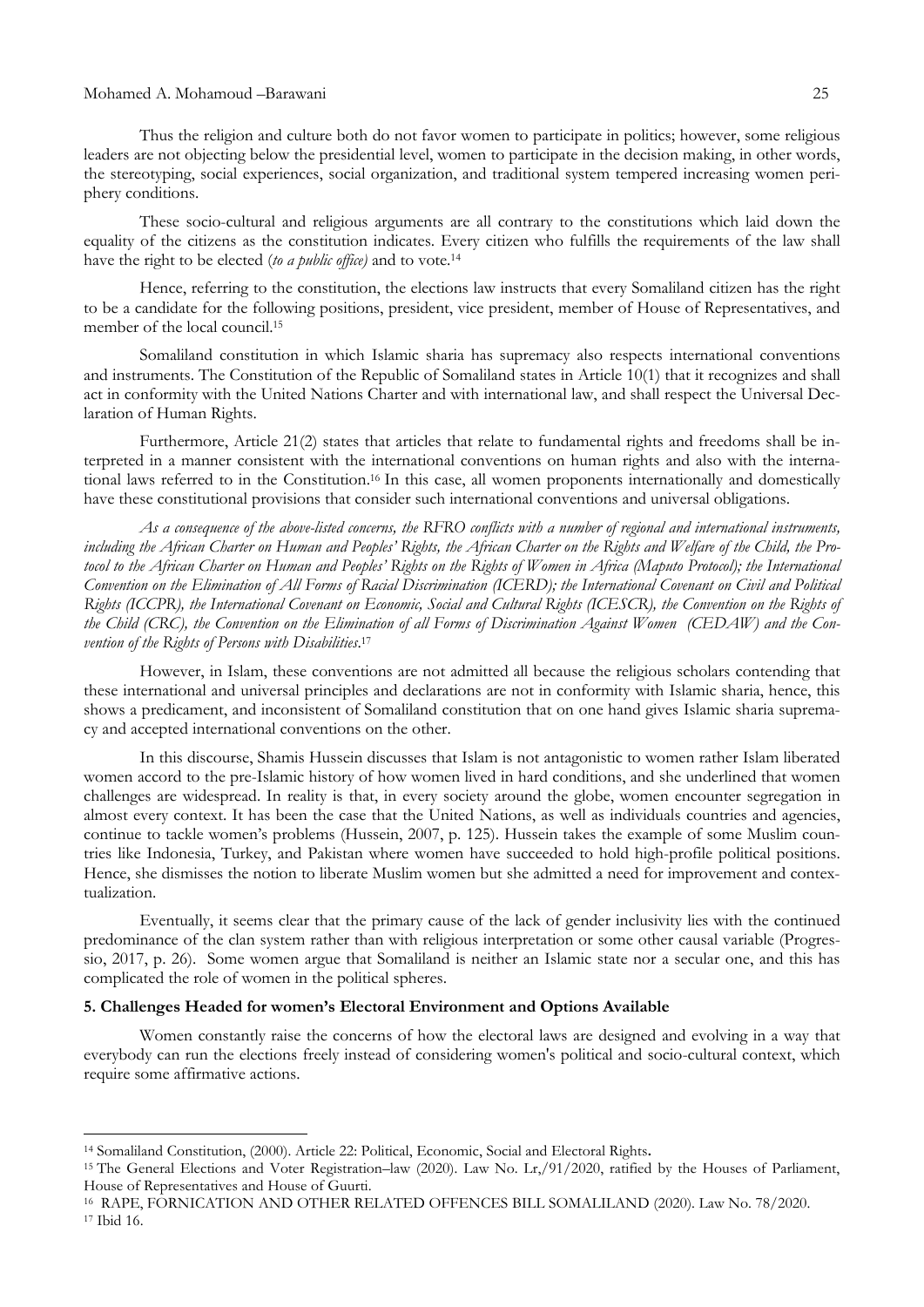This maintains the importance of the women's quota in this period which is difficult for women to win competitive elections. It is anticipated that the implementation of the women quota may not only enhance the political spirit of women but restore the hope and the will of the women to feel inclusive politics.

Notably, women groups advocate women's quota and women's political participation. Still, Somaliland's civil society is committed to delivering advocacy messages of women's political participation and quota realization. The issue of women's rights and representation vis-à-vis elections is a concern as there is great injustice in this area which underscores that the time has come for us to harmonize the traditional laws and the constitution, commented Indho, member of the Guurti (SONSAF, 2011, p. 21).

According to MP Balaki, the chairman of the House of Representative subcommittee, which is responsible for drafting and developing the elections law, sees the women and civil society efforts on quota are unconstitutional and unattainable. He pointed out that women's political ambition and political behavior are incompatible because he contends that every woman wants to vote for her son, husband, or cousin, instead of a woman. These allegations that women are not recognizing themselves are central for the argument of men, on the contrary, while women are in the mainstream of sociocultural system, clan loyalty and tribalism affected them similarly to the men but this is a big excuse for men to accuse women not supporting one another.

Women are not causation about the tribalism that curtailed and manufactured the country's political system, and some members of parliament raise that unless the constitution should be opened, any efforts towards the quota either women or minorities will exhaust and will not be considered as a legitimate motion that deserves the member of the parliament to debate and endorse. In contrast, other members of the parliament have different views justifying that the quota system and women's affirmative action can be legalized at present time.

Somaliland women see this counter-argument against the women quota as unjustifiable and politically motivated, Nafisa, Sucad, Kinsi, Faisa, Muna, Ayaan among others, made the same remarks towards the notion of the constitutional breaching because of the introduction of women quota, these women activists have greater preservation of the women quota system which they argue is neither violating the constitution nor the electoral laws. ―The constitution is breached, and one of the evidence is frequent election postponements. Therefore, when the issue of women quota comes to the table the all men agree to provoke it and put the quota in the limelight by distorting it".<sup>18</sup>

The motive behind women seeking a quota is lack of political participation and when this quota law is raised, there is often a widespread campaign against it because men have fears that this will decrease their political roles of the monopoly of power and elections. Most spaces where power is exercised and important decisions are made are closed to women in Somaliland but open to men. Some of these spaces are also hidden, in the sense that agendas are set or deals made in ‗informal' men-only spaces such as the *mafresh*where men gather to relax, talk and chew *qaad*, which may then feed into public decision-making (Progressio, 2017, p. 35). Indeed, these 'informal meetings' the women cannot attend because these places and meetings are more exclusive for men and this is what the Progressio report alludes to such social inner circles that decisions are made without the consent of women.

Accordingly, the traditional and religious leaders are labeling women that this idea of women in politics is not nationally constructed but external actors pushing for it, particularly the international community, however, women see this idea as a pretext that is far away from realities but one cannot conceal that the international community is more sympathetic and dedicated to pushing how women attain the political space.

Thus, some specific constitutional articles are addressing the rights of women. Article (36) of the constitution expresses some issues about women's rights but not included any political rights; instead of the sub-clauses, this article emphasizes women's rights to own property or business and enhances women's level of education and skills. However, the all-male politicians in Somaliland are undeniable that women are major electoral stakeholders and majority election voters.

<sup>&</sup>lt;sup>18</sup> The issue of the quota for women in the parliament has been going on for the last decades but this campaign that civil society and women groups were leading with the support of the international community did not succeed inintegrating the women quota the parliamentary and local council elections dated 31 May 2021. The international community who supports Somaliland elections have become very disappointed how the women quota has been nullified during the election law ratifications in the House of Representatives.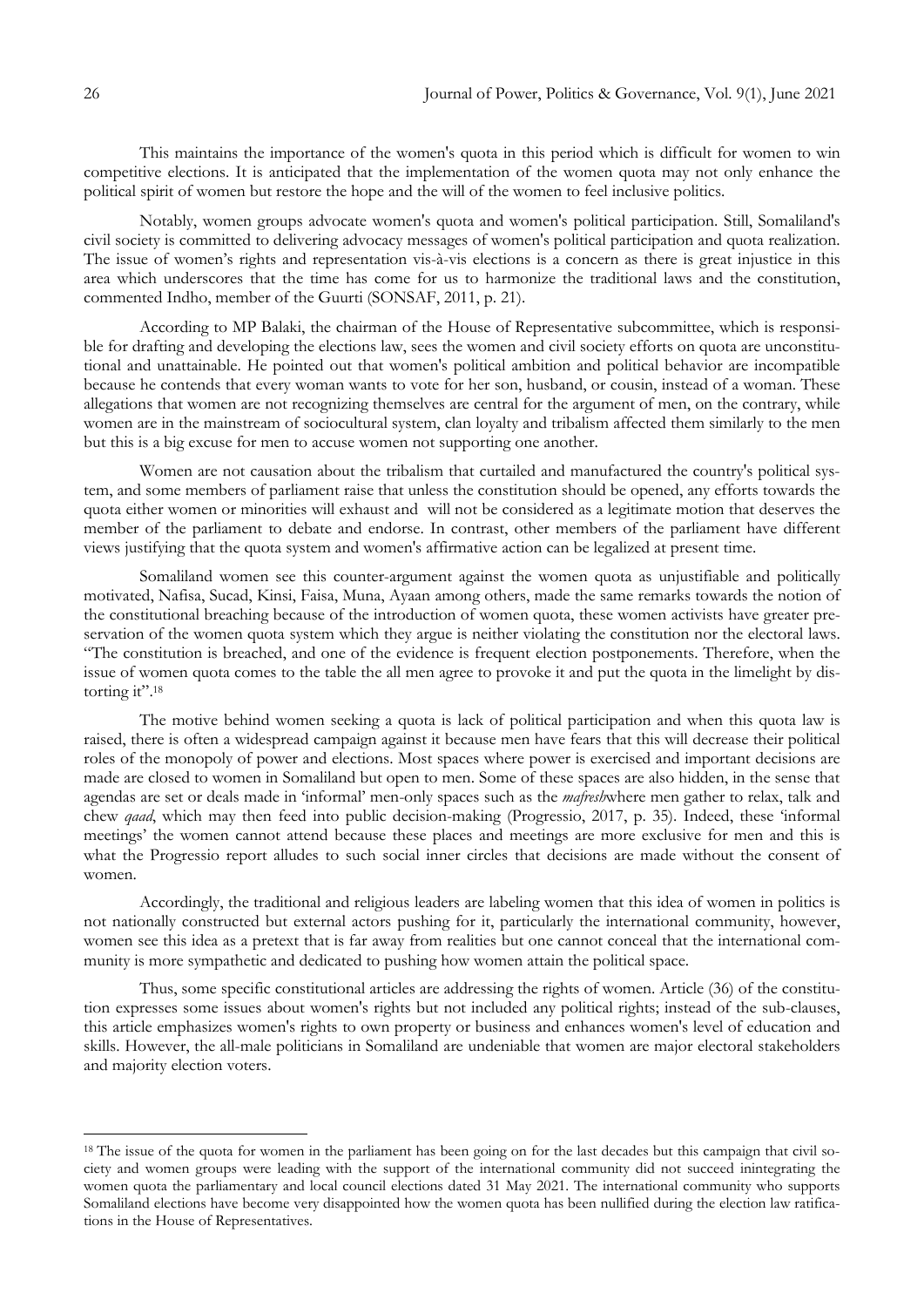MP Rayte explains that all political parties' public gatherings and campaigning women are at the forefront. ―Women are very dynamic, and mobilizers all time so if they have such commitment, why not elect women.''<sup>19</sup> Shaping Somaliland democracy and modeling it, women's efforts contributed to expanding and realizing some of the key democratic principles of civic engagement, but their rights are not defined politically.<sup>20</sup>

Most women and the key civil society groups see one of the chances of women's political participation changing the electoral model, the last House of representative elections in 2005 and elections of the local council 2012 were used on an open list. However, the advocates for women's political representation strongly promote the upcoming elections of the parliament and local councils to employ the closed-list electoral system.

The women advocacy groups believe that this electoral model is an opportunity for women because this close list can help women to put the list in front. The political parties can put the list more women, and in this manner, people voting for the party, not the individual candidates. Unfortunately, the elections law that the Somaliland parliament passed in September 2020 has employed the open list model of the electoral system. Thus, the women's chances are very limited to win the elections of the parliament and local council planned to take place 31 May 2021. Most of the men here in Somaliland are entirely in harmony that women are major constituencies of the turnout of the elections.

In the meantime, some of the women proponents are notable that holding elections based on constituencies can help women to demonstrate their competence in the pre-election constituent votes. Many advocacy groups express that the Somaliland election cannot properly display the candidates' profiles because there is no pre-testing and examination of the candidates' abilities. "Instead of political parties submitting the list of the candidates, we must create constituencies' elections, party elections and ensure the right candidates to run elections".<sup>21</sup> Similarly, MP Rayte has the same argument that the constituencies' elections improve the quality of democracy and reduce tribalism. He acknowledges that such procedural elections cannot bring the candidates that people wish for, because he or she would not face any pre-elections –knowing their capability and character of leadership or even proper agenda.

The current electoral system is neither accommodative promoting vulnerable people to be represented as women and minority clans nor providing quality of democracy where systems enshrined provisions of the constitution hold accountable to the leaders.<sup>22</sup> Rayte further underlines the interplay between democracy, clan/traditional system, and Islamic sharia system created a lot of political challenges that can push for Somaliland in the middle of nowhere. Dr. Jama has a similar notion that reconciling the interplay of tripartite trajectories portrayed some extraordinary challenges that women faced including the mismatch of the constitutional system and the political practices that the clan system manipulated.<sup>23</sup>

#### **7. Sociocultural Obstruction for Women Political Participation**

Somaliland women are more critical to the cultural and traditional barricades, women claim that tribalism, clannism, and unpredictable political behavior for men have not only underestimated women's roles in general, but women are so disappointed with what is going on in Somaliland. At the national level, existing attitudes influence the election and appointment of women and hence limit women's voices from being heard in decisionmaking and planning processes. (NAGAAD, 2010, p. 41).

The political isolation that women encounter for the past decades is not something that can bring undesirable results for women only, but the entire country may suffer it, and it is impossible to ignore such a huge potential number of the society.<sup>24</sup> The contemporary political settlement in Somaliland fundamentally reflects the clan system, so any description of that settlement must start with a clan, with the traditionally camel-herding ‗noble' or *bilis*lineages of the Isaaq, Daarood (Harti), Gadabuursi, and Ciise dominating the northern Somali areas (Progressio, 2017, p. 21).

In reality, the clan structure is not static but it is so dynamic and overlooks gender equality regularly and this notion fits what the Rift Valley Institute (2016) defined manhood or (raganimo) which literally echoes a real social and cultural identity in this essence.

<sup>19</sup>Interview with Ibrahim JamaRayte member of Somaliland House of Representatives, Hargeisa, 2019.

<sup>20</sup> Ibid 4.

<sup>21</sup> Interview with Sucad Ibrahim, member of civil society, candidate for parliament.

<sup>22</sup>Ibid 19.

<sup>23</sup> Interview with Dr. Jama Muse Jama, the Executive Director of Hargeysa Cultural Center, Hargeysa, 2020.

<sup>24</sup> Interview with Muna Hussein Khaliif, a researcher and women activist, Hargeysa, 2020.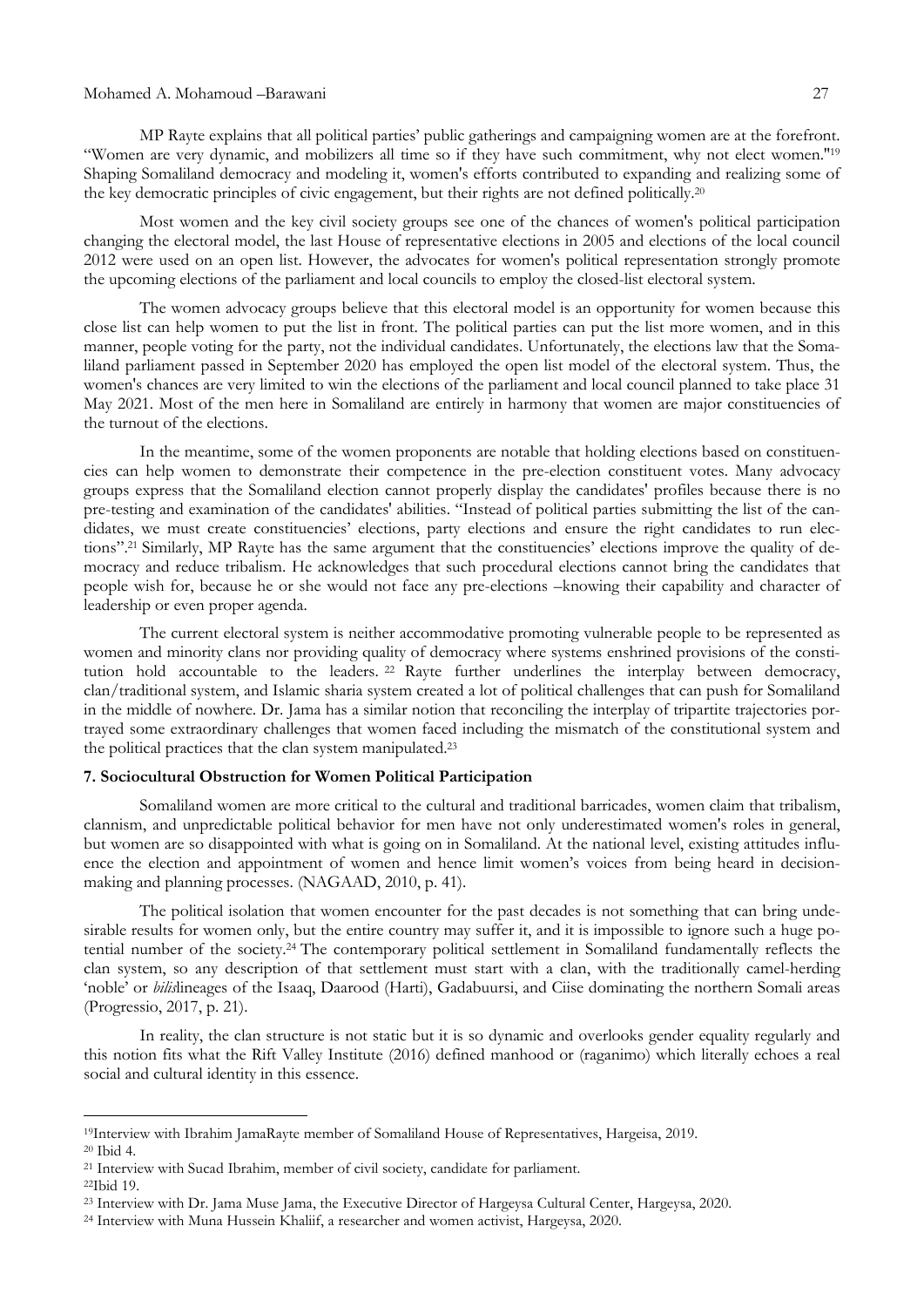The clan a woman is born into tends to be reluctant to support her if she marries into another clan, yet her husband's clan may suspect she remains loyal to her clan (The Guardian, 2014, p. 1).

Inter-clan and intra-clan relations are governed by a system of social contract known as *xeer*, with highly structured roles for men and women each gender plays a significant role in Somali society, but formal social and political structures are heavily weighted towards a patriarchal hierarchy (Progressio, 2017, p. 21). This asymmetric social structure is where women encountered the most difficult challenges of their political engagement and leadership. The factors that hinder women's participation and full realization in the political arena are very much related to socio-cultural conditions which tend to discourage women from taking an active role in public affairs(MESAF, 2009, p. 33).

On the other hand, the intellectuals and politicians cannot conceal the socio-cultural impediments that women face on a daily basis. Especially in the political arena; for instance, both women and men are undisputed the level of traditional and cultural stigma when women attempt to raise their political aspirations, i.e., Da'ud, Prof. Abyan, Dr. Fadal, Dr. Jama, Farah, Yusuf Shaacir, Artan, Buubaa, Balaki, others, all stress how the sociocultural context is in deeper then what we all think in this issue of women political degeneration and restrictions associated the sociocultural systems.

It is incontrovertible that women themselves grow up in this preservative situation where women are not able to confront the men in the political spheres due to social and cultural perceptions; saying women must be at home, you are good housewives, and you are producing children, etc.

Likewise, when you have some girls and some boys, the girls cook the food and wash the clothes for the boys, and both go to school, and this is where social inequality structurally commences. Although there is a newly built democracy in Somaliland, tribalism is another limiting factor to women's participation in Somaliland's politics. The impact of this factor is enormous as it has its roots in the grassroots, the clans which are very crucial in getting elected into any political office (UNPO, 2018, p. 1).

Women contend that the Somali- culture sees women as subordinate, incompetent, and only suitable housewives, Sucad, challenges this cultural perception. She is so confident that women can make this culture more informed and educated to understand the women issues instead of women afraid to avoid such confrontations; she discusses that Somaliland women are so proud to develop their country and people in a manner that is not contrary with the good side of the culture and Islamic religion. There are constant factors stemming from the Somali culture before the Islamic religion dictated the sociocultural directions and behaviors.

The sociocultural system as customary – xeer, the clan manipulates this phenomenon in which women are perceived lower than the men when it comes to leadership either traditional system and political. The nomadic Somali culture has a division of labor based on identified characteristics of who is doing what –for instance, in the nomadic lifestyle this division of labor the men are doing heavy jobs such as camel management. Traditional gender norms in Somali society are largely derived from gendered divisions of labor. The clan has played a significant role in shaping women's perceptions of their status within a wider kinship group(Rayale, 2015, p. 8).

Constructing the livestock fens in which Somali is called (xoradaxoolaha) and supplying water to the livestock from the deep and difficult wells, among others, men do the hard work, in contrast to women, because this nomadic Somali culture women care about sheep and goats and other less heavy domestic work. As Progressio's report (2017) analyzed there is a 'labor division of work' and as the report indicates mostly women do unproductive work or unpaid.

Nevertheless, Somaliland women have more apprehensions about the cultural harassment both the gender domestic violence like rape and restricting women to extend their roles and potentiality; some of the women groups raise their dissatisfaction on the issues of women in terms of cultural standpoints of how women are not taken into account with their desires and rights to participate and contribute the national decisions.

These women groups blame that Somali culture as a barrier such as desirability and accessibility for women in decision-making at all levels. In a society of male patriarchy assessed through socio-cultural lenses, men had ultimate power, while women were viewed as household guardians. Somali pastoral poetry is one source to witness how women had long been disempowered in this setting favoring males over females (Ingiriis, 2015, p. 3).

In this socio-cultural context of the male-dominated arena, women are recognized as subordinate people and irrelevant in many decisions both at the clan level and at the national level. On the contrary, women on one hand are sources of motivation and spirit where there is a war, peacebuilders, and development-oriented people on the other.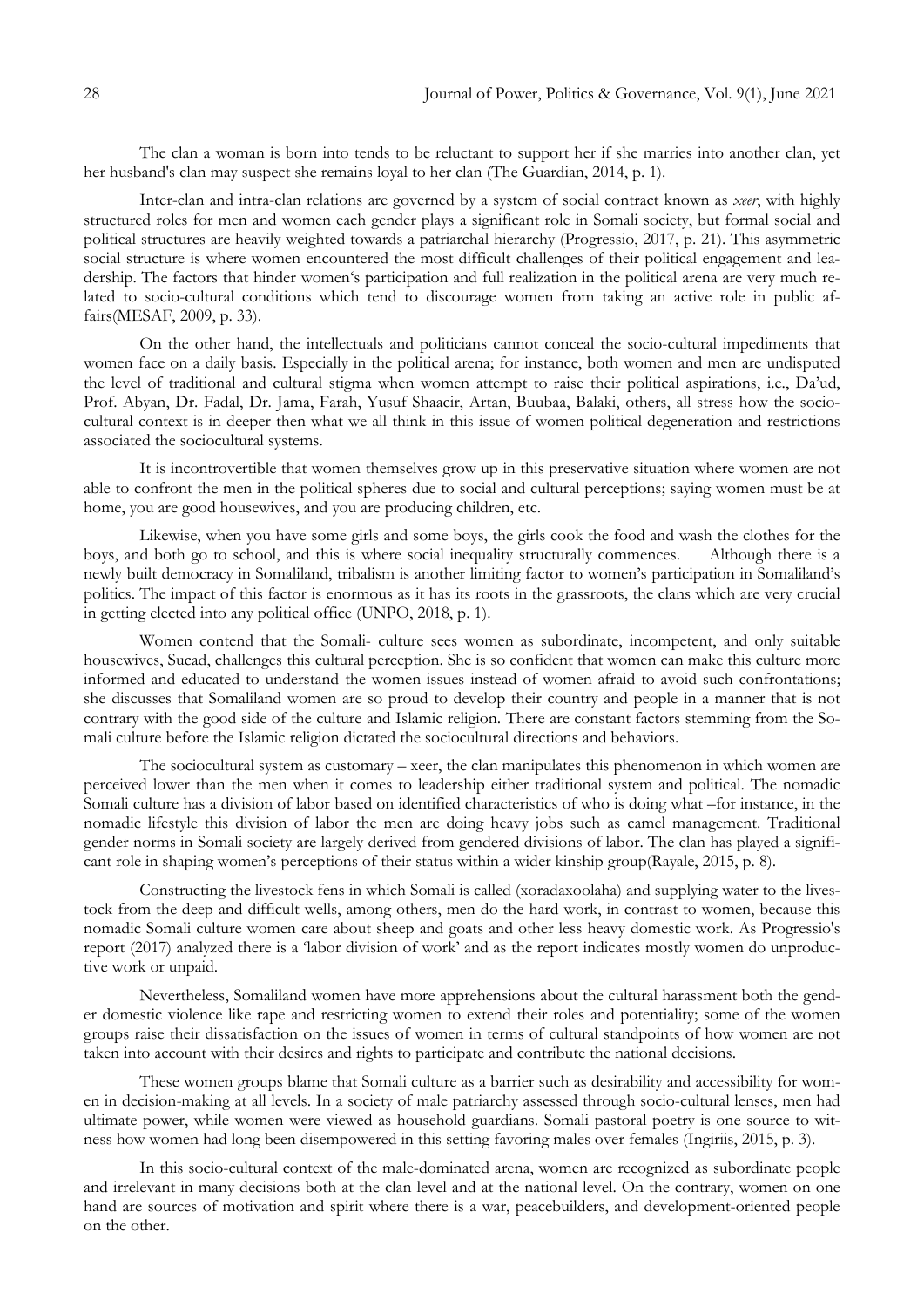In the meantime, women are extremely debating: how women are not given the rights that Islam had given them due to the Somali culture in which women denounce how it miscalculates the women's potentiality, creativity, and rights. The rights of women in Somaliland in accordance with the Islamic principles have not been fully implemented, due to the fact that the knowledge of Islam has been limited (APD, 2002, p. 21). In today's Muslim world women's positions in various sectors of the state and society differ from one country to another. In other words, there is no uniformity. In practice, most countries are often inclined to devolve traditional mechanisms (Hussein, 2007, p. 124).

Moreover, Somaliland women have now some umbrella organizations, associations, and advocacy groups who both work on preventing harmful cultural practices like female genital mutilation (FGM), rape, and other domestic violence and pressuring political system and decision making bodies how the women energy and ingenuity to be utilized at the national level. According to these women groups who participated in the interviews and debates on women's political participation, the women argue that they cannot accept the existing cultural settings which are far away from reality. For instance, women now are leading, feeding, or managing many families that either the father died during the civil and political conflicts or not carrying on his duties because of unemployment or other social problems.

The Rift Valley report –the impact of war on Somali men (2015) demonstrates the decline of men their roles and responsibilities as feeding the families, Somalilanders have some practical experiences in 1988 the war broke out between the SiyadBarre regime and the Somali National Movement (SNM) and even the post-conflict times as we noted earlier.

In Somaliland, there is a common word which is said that the women who sell Qat and vegetables are responsible families and children since they become breadwinners. Many SNM fighters strongly believe that Somaliland women took a very big role in the liberation of the country, like Jama Doola one of the SNM fighters saying that women were both combatants and assistants but no single woman included the national congress of SNM, let alone the bureaucrats. Women have also contributed a lot the peace- building process, political settlement, and economic development of the country.

From these analyses, the women's persuasive and credible increasing evidence of their representation in many families in which the Somali culture did not adopt before such modified roles and responsibilities is arguably a dividend for women roles in national affairs. Some women argue that the most disguising and mystifying cultural factors are how men grow up in an environment in which women are degraded all the time. Women similarly nurtured this environment where women themselves have the more inferior belief. Still, these are unfounded cultural perceptions that sabotaged women for their life and citizenship rights.<sup>25</sup>

Some critiques are questioning why women are given such a quota for the elections. These critiques address the legal angle of the quota, indicating that this is unconstitutional since the elections are competitive and open to every citizen. Still, some very conservative men argue that women's cognizance of politics is yet far behind, so they need to enhance their level of economic, education, and awareness. In the meantime, it is not fair for the clan system to dictate and dominate the political and electoral system of the country. It is a backward or shame for the modern state, the non-state actors as traditional elders to manipulate the political system of the country.

In the meantime, there are some role model women –Edna Adan Ismail is professional, competent, extraordinary, and a patriotic who contributed both to the political system and development of the country. Edna wrote a book –*The Midwife who Changed the World –a Women of Firsts* (2019) this book which is 322 pages has a long description of Edna's personal history throughout the 20th and the 21st century. The book has demonstrated a profound account of Edna. The majority of Somalilanders view Edna as the mother of Somaliland because of her patriotism and far-sightedness. Edna served as the Foreign Minister of the Republic of Somaliland in 2003-2006 and other positions as Somaliland Envoy to the talks between Somaliland and Somalia. There are similar women active and competent in many fields.

#### **8. Summary of Findings**

1

The summary of findings demonstrated how complex and paradoxical the issue of women's political participation and elections. Therefore, the article wants to display seven main issues that are key barriers for women in politics and elections.

<sup>25</sup> Interview with Sacad Yusuf Odowa, women activist, and one of the women candidates of the parliament elections, Hargeysa, 2020.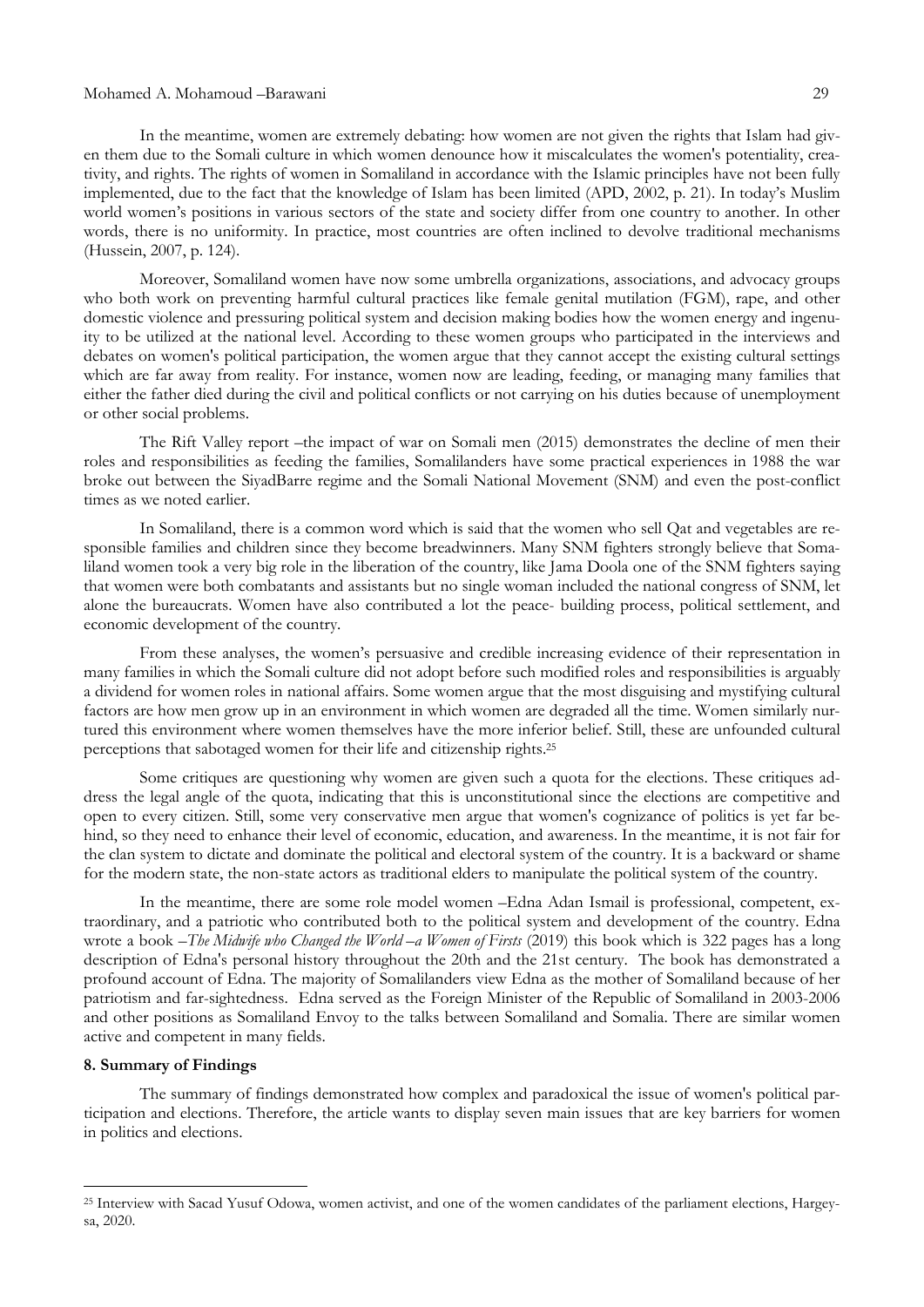**First**, Islamic sharia is more restrictive and opponent to women political participation, elections and in decision making. Islam does not encourage and permit a woman to be ahead of the state in Islamic countries. But other positions below the head of state, Islam is not dogmatic to some degree. Nevertheless, there is no inspiring sign that Islam is comfortable or sympathetic to women to be part of either parliament, local council, executive, or other branches of the state.

In this regard, there are two contesting groups of Sheikh's first group believes that women entirely cannot participate in the decision making bodies and elections because this group insists that Islam controls the freedom movement of women in general or any given freedom of women have some specific pre-conditions. Indeed, those Sheikhs argue that women are not admitted to even travel without (maxim which means a man who is a closer family as a husband, father, brother, uncle, etc.

The second group of Sheikhs has divergent idea saying that women can participate in the decision making and elections as parliamentary, local council elections, and even the executive branch, this group justifies that women can be doctors, engineers, political scientists other specialists, thus, this group assumes that these skills and knowledge of women cannot be idle but utilized in a way that compatible in Islamic sharia.

Second, the traditional/clan system does not value women to be part of the decision-making even at the clan level because women are not part of traditional authorities that lead and manage the clan system as Diyapaying and other customary activities within and between clans and societies in general. The traditional authorities have prominent roles in the decision-making both at the clan and at state level in some circumstances. The political system in Somaliland is more rooted in the clan system whereas a politician starts campaigning at the clan level when he or she decides to seek either executive position or elections. In contrast, women are absent in this wide range of traditional leadership or kingship.

Women encounter a lot of cultural implications that undermine their sociocultural identity and potentiality. Intermarriage is one of the elements that instigate women's clan identity confusion and the crisis of social belongingness because when a woman is married from another clan, she is often perceived that she lost her identity to her original clan and becomes a member of the family who belongs to in marriage - literally. Ultimately, the sociocultural factors which are based on traditional, customary, and clan systems are all unfriendly to women's rights in various areas and aspects.

**Third,** the externalization of women's political participation has triggered some negative connotations in domestic consumptions believing that women's issues are westernized phenomena and are, by extrapolation, against Islamic sharia and good Somali cultural practices. This kind of assumption has labeled and distorted women's issues-particularly in political participation.

Many people suggested the issues of women's political participation and elections must be domesticated and mainstreamed to the state institutions and traditional systems. The international community and civil society of Somaliland have been pushing this agenda for women's quota and women's rights for political participation and decision making since Somaliland moved the directions to democratic elections and a multiparty system.

But this effort that civil society and the international community were doing for the last 20 years has ended up in no affirmative action accomplished so far and these proponent actors are blamed that this issue of women in political participation has become a project-minded, project-driven, and externalized agenda.

The majority of the people suggested and strongly recommended this issue of women's political participation must be nationalized, and integrated into the government institutions and all state branches. The discourse on women's political participation cannot also be limited to elections or elected bodies instead of advocating broad participation of women in state affairs and this is one of the tendencies that women's political participation raised in its decades of struggle.

**Fourth,** women's economic muscles do not exist because women have very limited access to the wealth of the family and the state resources compared to men. For instance, the family property as main fixed assets of land, farms, frankincense, buildings, camels, and business all remain mostly in the men's hands whether the father is alive or has passed away.

The women also have no access to the state resources since they are not part of the political system. Women's economic and financial deficiencies are on the top list of women's political participation and election obstacles. Women in business and the private sector are gradually increasing because women in the diaspora brought back to the country some new skills and business innovations that elevated women in the private sector, however, this has not yet reached a level of men who become riches and owners of the family properties.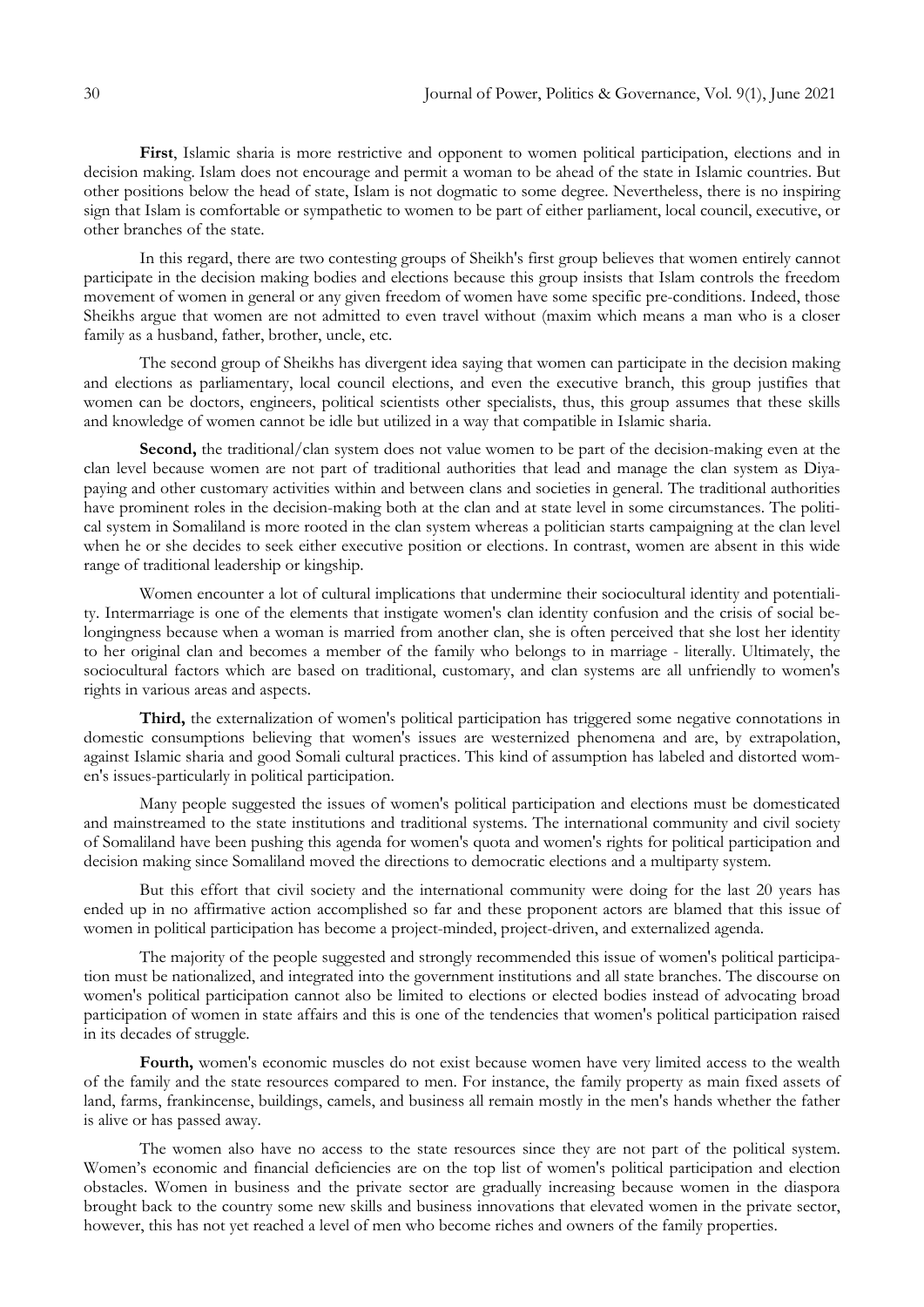Fifth, the failure of a democratic system in which the clan system is diluted and distorted, has affected women's political participation and elections. As far as Somaliland's constitution is concerned, the country took the path of a democratic system based on multiparty and competitive elections. Nonetheless, the clans and political parties together are not concealing or shame to illustrate or display the candidates of the parliament and local council elections that these clans, or sub-clans are submitting to the political parties – where both sides celebrate and welcome such candidates branded a clan X or Y and they are pairs –one to run the parliamentary and other local council elections on May 31, 2021.

In this regard, there is no single clan that submitted to the political parties or celebrated two women candidates at the same time, and women candidates are **27 out of 993** candidates. The majority of people say the democracy of Somaliland is raped by the clan system and the country needs more political reform otherwise the clan system and democracy are both paradoxical and extremely divergent. In terms of voting, it is both explicit and factual that women have the major turnout or they are dominant those casting their votes in every election. Lack of effective gender policy or missing some affirmative legal frameworks that preserve women's political participation cannot be dismissed in such a horrible situation for women.

**Sixth,** the majority of the people suggested and recommended reviewing and redefining the women's political participation advocacy interventions or overall gender issues. For the last two decades, this advocacy was going on but there are a lot of accusations in this account of women's political participation and gender development. Therefore, many people criticize the approach and methodology that civil society handles with the advocacy initiative while others also denounce how this concept of women's political participation and elections are mainstreamed into NGO-driven activities.

Thus, there are a lot of people as traditional, religious, members of parliament, Ministers, and even ordinary citizens have shown more stigma and negative attitudes towards this issue of ‗gender development' because the way that civil society manages is not integrating into these existing systems either state institutions cultural or religious aspects.

Indeed, these people argue and question why the women quota failed or even why other issues of women as the sexual offensive bill did not get full attention instead of misinterpreted and nullified because there are some reasonable degrees of tendencies and misconceptions toward this matter of women issues. The majority of people Suggested changes to the names of gender policy, gender advocacy, gender development, gender roles, marginalized groups, etc. The language used in these gender issues created some conflicts of interest and inclinations for those who are involved and irritated with many parts of society the way women's issues are handled in general.

# **9. Conclusions**

Somali customary law (Xeer Somali), which is not a written but guides to all social practices of culture, norms, and values, is not only substantial for Somalis to manage their social matters, but it stands for safeguarding the social coexistence while it contributes to the peace and political stability. But for women, the customary law and cultural practices are peril and sources of vulnerability of women, and it is needed to understand why the customary system conceives women are less regarded in contrast to men. The identity crisis of women's origin is what the cultural practices created a lot of tendencies and misconceptions against women.

Women claim that their roles and political creativity remain unexploited. Women constantly blame the traditional system for obstructing their rights for political participation. However, one of the challenges that women particularly experienced included the belongings of women either their origin clan or the clan of the husband, this is a kind of identity crisis, and women strongly reacting that such kind of barriers brought to the traditional system, is not bearable, a country which is democratic and has civic-oriented policies.

On the other hand, religious perspectives exhibit some unbending views when it comes to women in politics, and the religious leaders are undivided that women are not allowed to be a president or head of state in Islam, but many religious leaders are not more antagonistic women to hold other political posts. The religious leaders are all agreeable that women should be educated, and now there is a huge progress that at the moment, many young women are in the universities, even more than the young men. This shows that there is a massive change which the parents had not before, to send girls to a school similar to the boys.

Indeed, if women continued such efforts of education and economic development, it is apparent that women will much improve their political status shortly. The inheritance of customary division of labor for men and women commences obvious tendencies as predetermined tasks for women that are below the men's roles of social and political affairs. In this labor division of Somali customary for example, the rape cases that the traditional chiefs handle in the adherence of the customary law is a typical example for such matters.